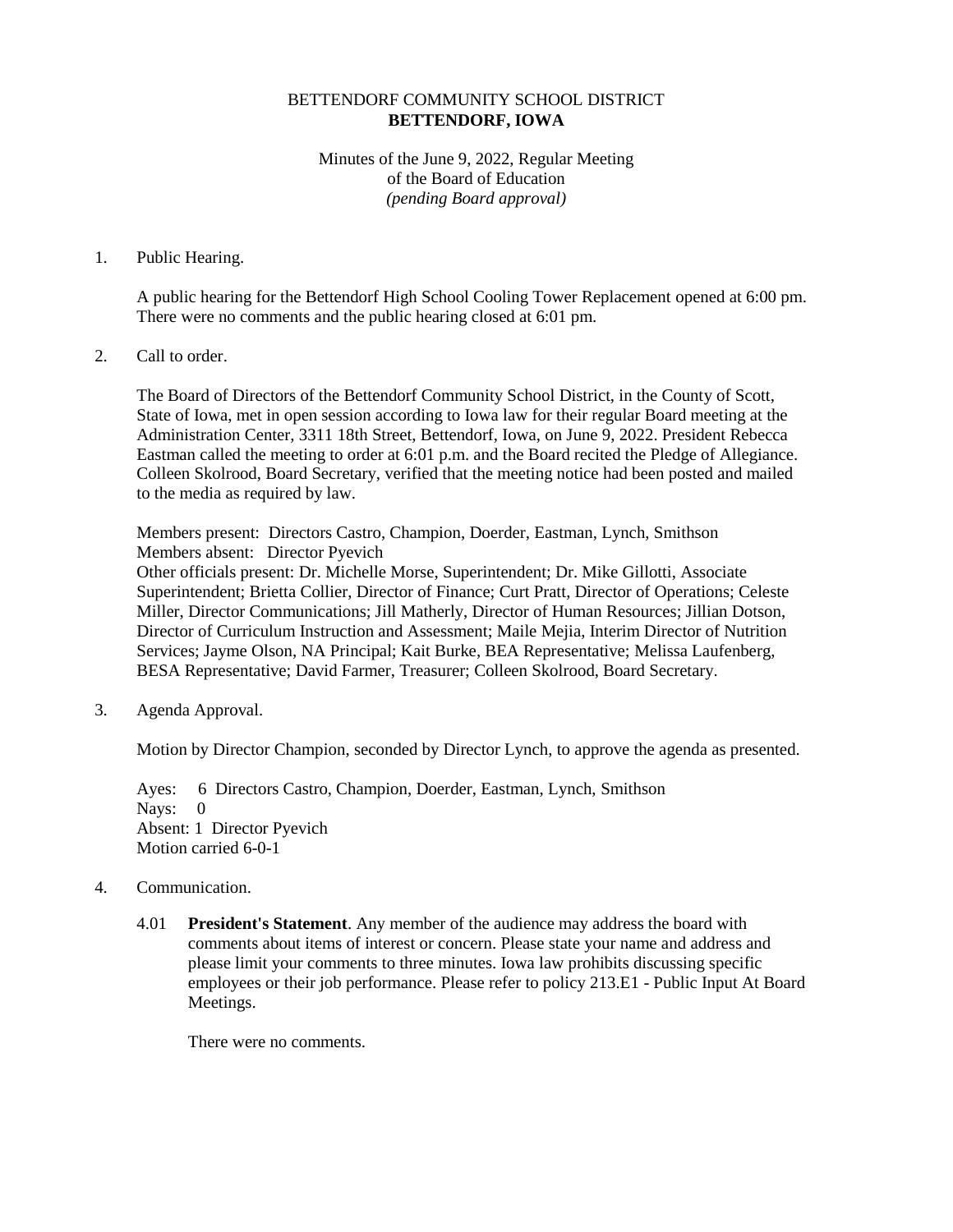4.02 **Board Communication.** Director Castro attended the high school graduation ceremony and said it went extremely well. He noted the Athletic Boosters Club is having their annual Golf Outing this weekend.

Director Smithson said she had the true honor to watch the Class of 2022 graduate. As she watched the diverse students proudly step up to receive their diplomas, it occurred to her that among this group are not only students with honors and accolades, but also included in that group of students are those who have struggled academically, those who experienced homelessness, mental illness and behavior issues and those who have moved into our community at various times in their lives. Every single one of those graduates are Bettendorf students. They belong to this district and this community. We are a public school district.

She noted that we have already made changes at the middle school and there are plans in place to make more changes. She said it takes time. She said we have a moral obligation to do our very best for every single child.

Director Champion thanked all the staff who made the high school graduation possible. He thanked Curt Pratt and his staff. He had a chance to visit the middle school over the last two weeks and spent a lot of time in the lunchroom and hallways. He saw parents there visiting as well. He thanked those who have sent emails or called him over the last few weeks.

President Eastman attended the high school graduation and said it was outstanding. She strongly recommended listening to Charly Erpedling's graduation speech, if you have not already. She said we could learn a lot of lessons from this brilliant young woman.

She had the opportunity to spend a lot of time at BMS. She said Maile Mejia and her crew are unbelievable. She said the tight ship that they run and the turnover that they do to serve all the kids is astonishing. She said they have not been recognized enough and thanked them for everything they are doing.

She thanked those who have called and sent emails. She has not had the opportunity to respond to all of the emails, but she is doing her best. She said some of the correspondence has been scary and saddening. The social media posts addressed to her and her family have been terrifying. She hopes that the violence and innuendos of the violence ends. It is inappropriate and unacceptable. She hopes we can move forward as a community at some point.

Director Lynch had a lot of fun at graduation. He was happy to see a number of board members getting to acknowledge their children, nieces or nephews. He said it was his first time that all seven board members were present at graduation.

He said we have received a lot of emails and phone calls over the last few weeks. He said he cannot respond to all of the emails, but he does read and think about them carefully. He values civil discourse and appreciates that the public has the opportunity to share concerns. However, there has been a distinct shift in the tone and caliber over the last month that has troubled him a little bit. What began as legitimate concerns at the middle school has transformed into a semi-organized campaign to abuse and disparage our superintendent. Our district has a number of problems that we need to do better on, but

**a**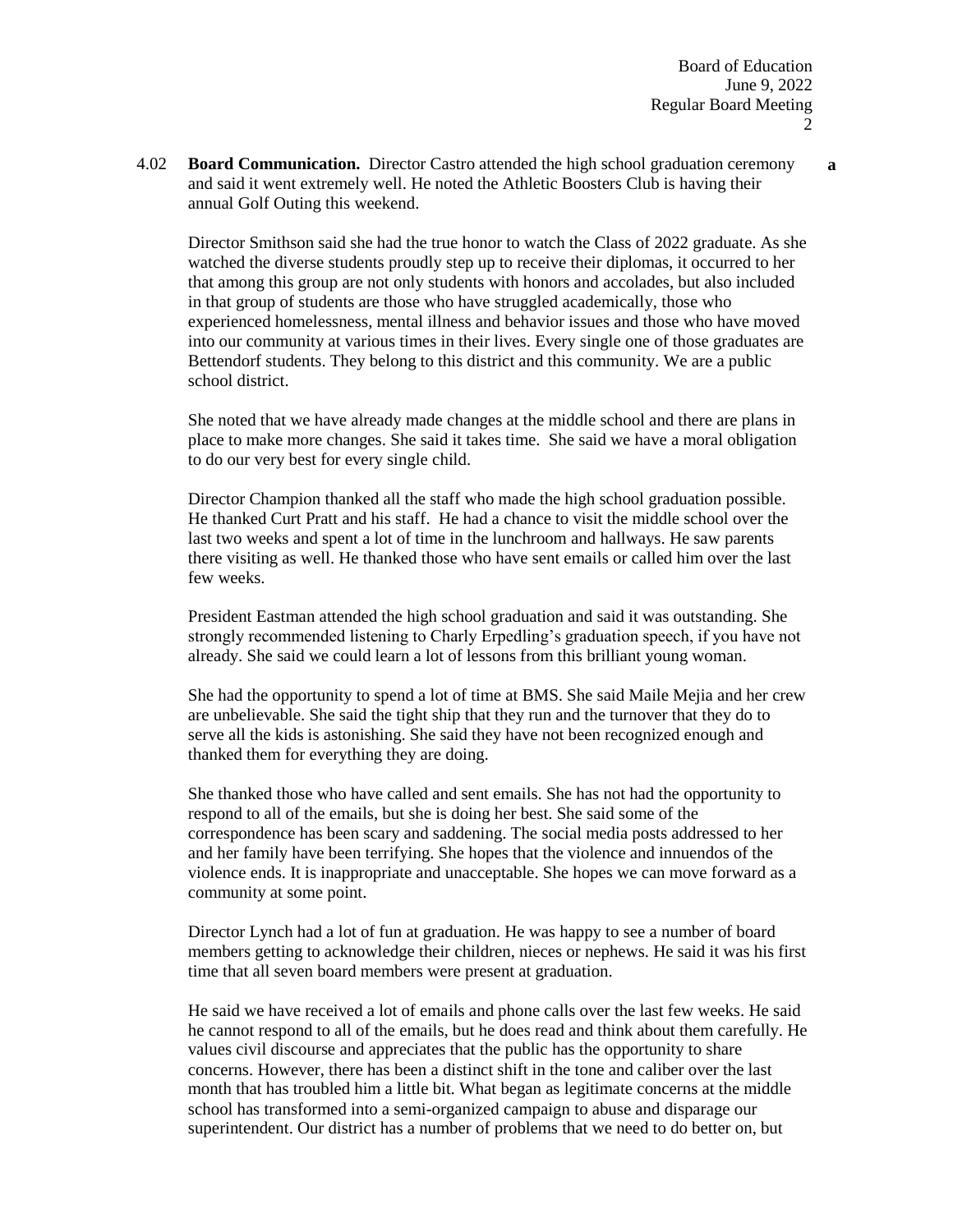most of these problems predate the hiring of Dr. Morse. Most of these problems are being actively addressed. He has been amazed how much progress Dr. Morse and her administration have been able to make. He is fully persuaded that Dr. Morse's vision for our district is the right vision for our district.

Director Doerder attended graduation and she said it made her very proud. As a community what we allow is what will continue. She will not stay silent and allow the behavior that has consumed this board room, social media and new outlets lately to continue to be the prevailing narrative. As a community we rise and fall together, we win and lose together and we cannot win as a district in this current climate that has been created. We need to stand together in support of our schools and our leadership.

Director Doerder reviewed some of the work that has been done over the last two years. She used the Eight Characteristics of an Effective School Boards to guide her communication. When Dr. Morse started, the district's strategic plan had long expired. The board tasked Dr. Morse with building a new strategic plan to guide this district into the future. As a result, our top priority this past school year has been to increase student achievement and close those achievement gaps.

In two years time, Dr. Morse has both vertically and horizontally aligned our math and literacy curriculum and is implementing several new curriculum initiatives next year. Dr. Morse was also tasked by the board to improve behavior issues across the district. After a derailment by Covid, she led the district, specifically BMS, through the process of assessing our PBIS structures. We have had multiple meetings where we have discussed this over the past year.

The school board's job is to set policy and the direction of the district and to support the superintendent to accomplish the goals that we help direct, not to micromanage the dayto-day or get involved where it is highly inappropriate. Director Doerder said Dr. Morse is upfront about our challenges, but also highlights our successes. She stays focused on solutions and ways to improve.

Director Doerder said all she asks is that people educate themselves before they speak, come to the meetings and listen to the presentations. The types of misinformed statements are doing a great disservice to our community and to our schools and our deliberately damaging what we are working toward. These issues did not happen overnight and will not be resolved quickly.

Director Castro said the emails we have been getting deal with keeping students and employees safe. Our parents are deeply concerned about the safety of their children and our faculty is deeply concerned about their own personal safety in the buildings they teach.

4.03 **Superintendent's Report.** Dr. Morse said graduation was an amazing event. She thanked the entire high school leadership team and their support team for all that they did. It took months to plan so our students could have a memorable event. We were able to celebrate our amazing staff at our End of the Year Staff Appreciation and Recognition. She thanked Celeste Miller, Monica Flink, and the HR Department for all that they did for our retirees, our employees who were celebrating 25 and 30 years of service as well as our Superintendent Star Awards.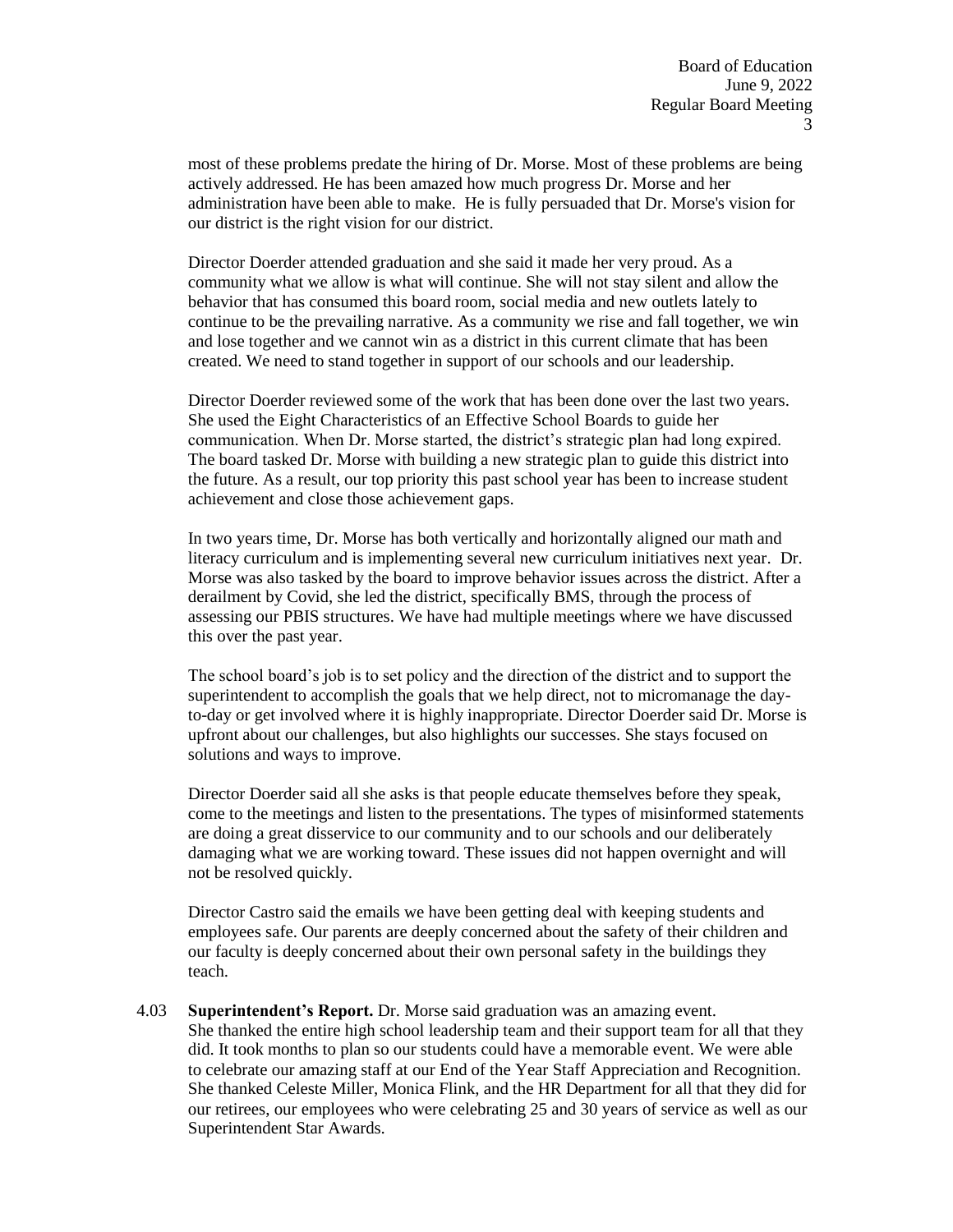Over thirty K-2 grade teachers participated in LETRS Training yesterday. Teachers and administrators will be involved in professional learning tomorrow and Monday. The focus is on PBIS and they will start developing action plans for the 2022-2023 school year by building. They will also be reviewing and updating our current behavior protocols and procedures.

Summer school and extended school year program for students with special education needs starts next week. The summer programming is funded with the ESSR funds we received. Dr. Morse thanked all of the amazing staff who are working this summer.

The facility master plan project kicked off earlier this week. Dr. Morse looks forward to that work. The 2022-2023 New Teacher Orientation will be on August 8-12 and staff will be returning on August 16 for five days of professional development.

As was communicated at the May 26 board meeting, we had not had the opportunity to really dig in and reflect on and review all the information from the staff/faculty input session on May 25 and the public input session that evening. Dr. Morse appreciates the patience and understanding. She reviewed the top strengths and weaknesses and opportunities and solutions from the parent and staff feedback.

The school year kicked off by reviewing our current protocols and assessing what we do, building action plans and continuing to develop those systems at each building. There are some behavior matrices and policies in place and are reflecting on those and know we need to enhance those and strengthen those. The district has two behavior coaches that provide support and a school resource officer at both the high school and middle school. Updated expectations will be shared with staff and families. They are looking at how classrooms are placed and the lunch room layout at the middle school.

BCSD was one of eight districts to receive a grant for Social Emotional Learning (SEL) Crew Training. The focus is on creating a culture and climate of belonging, welcoming people and developing student leaders. This will be rolled out at the start of the 2022-2023 school year. They are working to hire hall monitors to work with the security team, SRO's and administrators. SEL curriculum will be implemented in the fall.

- 4.04 **Director of Finance Report.** Brie Collier said quarterly reporting has already started. She said you will notice the differentiation in our convenience fees. We have a new credit card provider next year. There will be one portal for adding money to lunch accounts and paying fees online.
- 4.05 **BEA Report.** Kait Burke noted registration has opened for ISEA Summer Leadership Conference at the beginning of August.
- 4.06 **BESA Report.** Melissa Laufenberg encouraged our community, staff and students to be mindful. Adults have a responsibility to model behavior we expect from their children. She encouraged everyone to emulate the positive change they want to see. Contrary to what was reported at the last board meeting, the incident at BHS that allegedly involved 100+ students and an ambulance being on site is simply not accurate. That incident involved seven students, was over very quickly and no ambulance was dispatched to the high school. She stays because every student who walks through our doors deserves the very best. It is our responsibility as a community to do better and be better.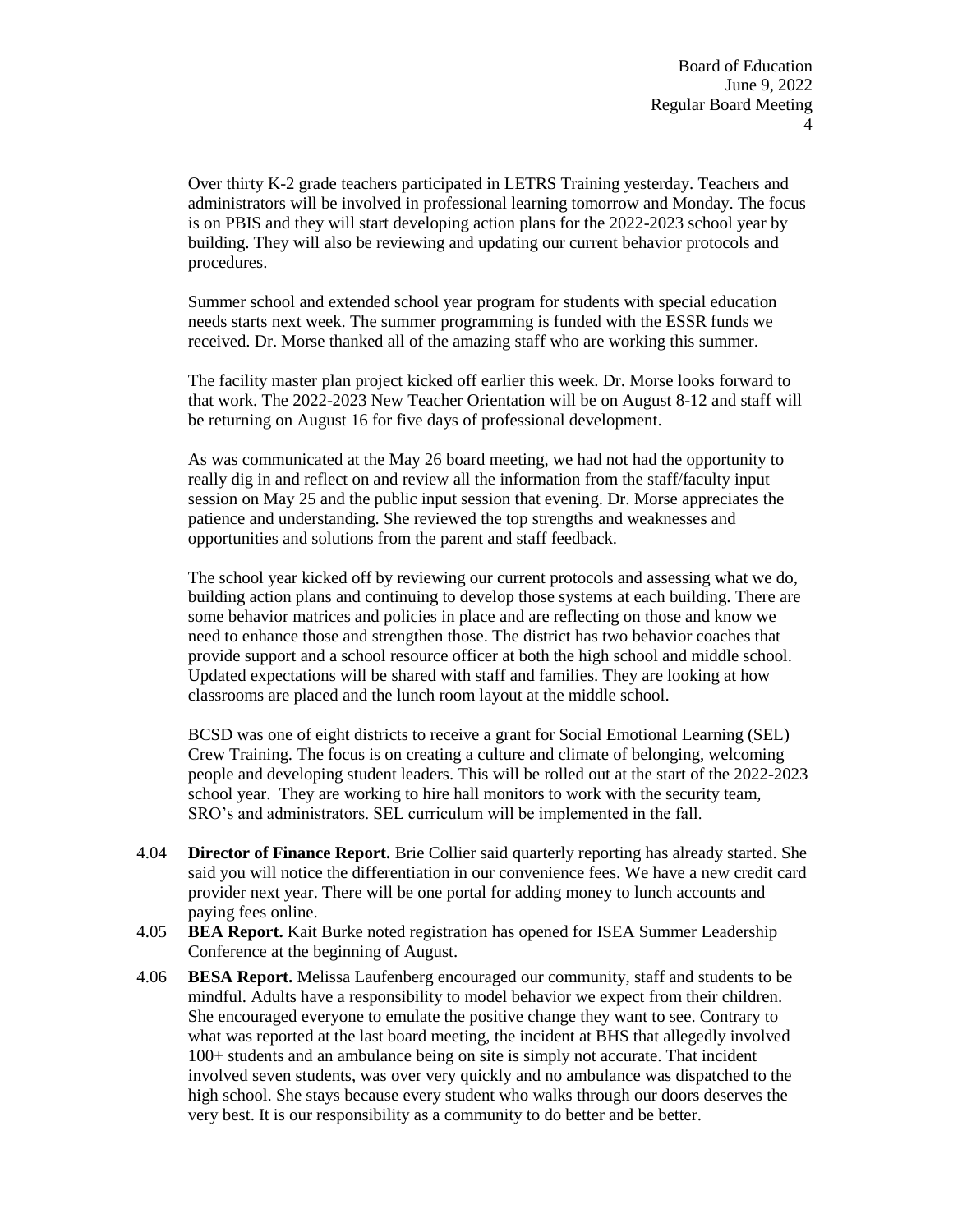- 4.07 **Student Board Representative Report.** There was no student representative in attendance.
- 5. Consent Agenda.

5.04

Motion by Director Champion, seconded by Director Lynch, to approve the consent agenda as printed.

Ayes: 6 Directors Champion, Doerder, Eastman, Lynch, Smithson, Castro Nays: 0 Absent: 1 Director Pyevich Motion carried 6-0-1

- 5.01 Approval of May 26 , 2022 Regular Board Meeting Minutes
- 5.02 Approval of June 9, 2022 Bills Recommended for Payment
- 5.03 Approval of Administrative Recommendations - Personnel Certified Resignation **Brylee Blanning**/MT/Floater Teacher/Effective 6/30/22 **Brett Runquist**/BMS/Special Education/Effective 6/1/22 **Brett Van Deventer**/BMS/Family Consumer Science/Effective 6/30/22 Certified Contract Modification **Sarah Petrocell**i/NA/ECSE/1.0 FTE/From MA,7 to MA,10/From \$57,266 to \$62,295/Increase due to experience verification/Effective 2022-23 school year Certified Approval to Hire **Katrina Hur**t/BMS/Academic Interventionist/1.0FTE/MA+30,16/\$74,699/Pending licensure and verification/Replacing Robin Bridges/Effective 2022-23 school year **Jonathan Keith**/BHS/Social Studies/1.0 FTE/BA+15,6/\$50,394/Pending licensure and verification/New position based on student need/Effective 2022-23 school year **Stephanie Ross**/NA/5th Grade/1.0 FTE/BA,12/\$57,333/Pending licensure and verification/Replacing Hailee Beals/Effective 2022-23 school year **Emily Storjohann**/PN/2nd Grade/1.0 FTE/BA,4/\$45,566/Pending licensure and verification/Replacing Janelle Ziegenhorn/Effective 2022-23 school year **Candyce Wondercheck**/BMS/Science/1.0 FTE/MA,16/\$70,341/Pending licensure and verification/Replacing two science teachers who moved to 0.50 FTE

each/Effective 2022-23 school year **Justin Wright**/MT/4th Grade/1.0 FTE/BA,2/\$42,415/Pending licensure

and verification/Replacing Catherine Strahl/Effective 2022-23 school year Schedule D Resignation

**Larry Hornaday**/BHS/Head Varsity Girls Soccer Coach/Effective 6/30/22 Schedule D Approval to Hire

**Evan Deuth**/BHS/Head Girls Cross Country Coach/\$5,699/Replacing Erin Flynn/Effective 2022-23 school year

Nutrition Services Bid Recommendations for the 2022 – 2023 School Year Approval of 2022-2023 St. Ambrose University Student Teaching Agreement

- 5.05 BHS Fine Arts Booster for \$500.00 from: JL & NP Cauwels, 1900 Valley Vista Drive, Bettendorf, IA 52722
- 5.06 BHS Seal of Biliteracy The following graduating students earned the Seal of Biliteracy in 2022. This means that they are proficient in English and one other language: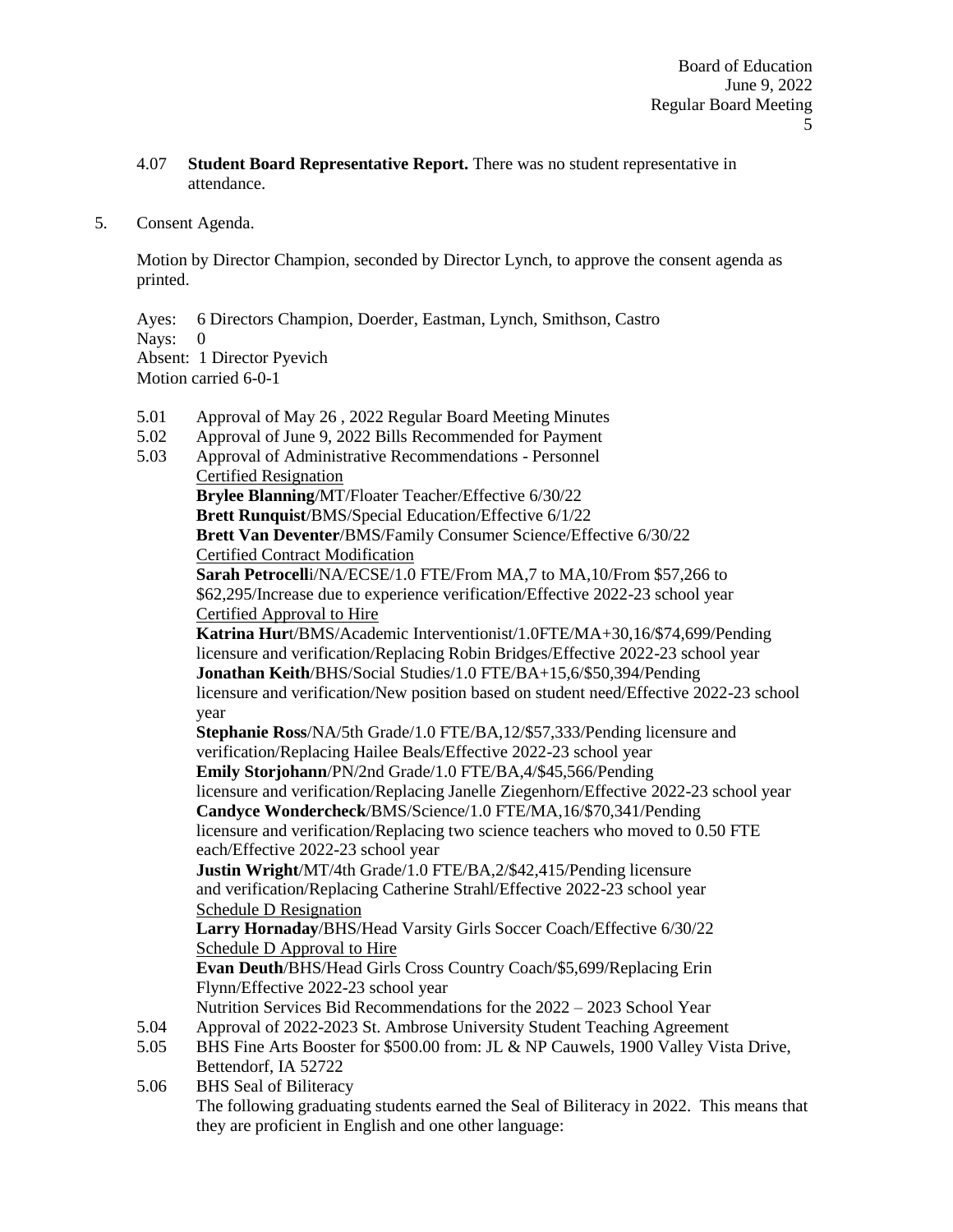| <b>Brandon</b> | Bishop         |                      | $2022$ German  |
|----------------|----------------|----------------------|----------------|
| Sarah          | Crowley        |                      | 2021 German    |
| Jackson        | Fields         |                      | 2021 German    |
| Samantha       | Fitzpatrick    |                      | 2021 German    |
| <b>Thomas</b>  | Hughes         |                      | 2021 German    |
| Carter         | Mack           |                      | 2021 German    |
| Riley          | Markham        | 2021/2022 German     |                |
| Riley          | Marshall       |                      | 2021 German    |
| Preston        | <b>Martens</b> | $05/14/20$ German    |                |
| Katherine      | Pessman        | 2021/2022 German     |                |
| <b>Noah</b>    | Raso           | 2021/2022 German     |                |
| Malia          | Shinbori       |                      | 2021 German    |
| Andrey         | Sprosty        |                      | 2022 German    |
| Elizabeth      | Alves          |                      | 2021 Spanish   |
| Isabelle       | Appel          |                      | $2021$ Spanish |
| Hannah         | Beintema       |                      | $2022$ Spanish |
| Alex           | Berkenbosch    |                      | $2021$ Spanish |
| Lydia          | Campion        |                      | 2021 Spanish   |
| Charly         | Erpelding      |                      | 2021 Spanish   |
| Julia          | Fiedler        |                      | $2022$ Spanish |
| Rebecca        | Garza-Doty     |                      | 2021 Spanish   |
| Emily          | Hueser         |                      | 2021 Spanish   |
| Lampe          | Katie          |                      | $2022$ Spanish |
| Jericho        | Larsen         |                      | $2022$ Spanish |
| <b>Britt</b>   | Mariman        |                      | $2021$ Spanish |
| Eric           | Newton         |                      | $2021$ Spanish |
| Abigail        | Nutter         |                      | $2022$ Spanish |
| Marisela       | Ocampo         | $04/16/2019$ Spanish |                |
| Emma           | Porter         |                      | $2022$ Spanish |
| Katelyn        | Rahe           |                      | $2021$ Spanish |
| Kathleen       | Ripley         |                      | $2021$ Spanish |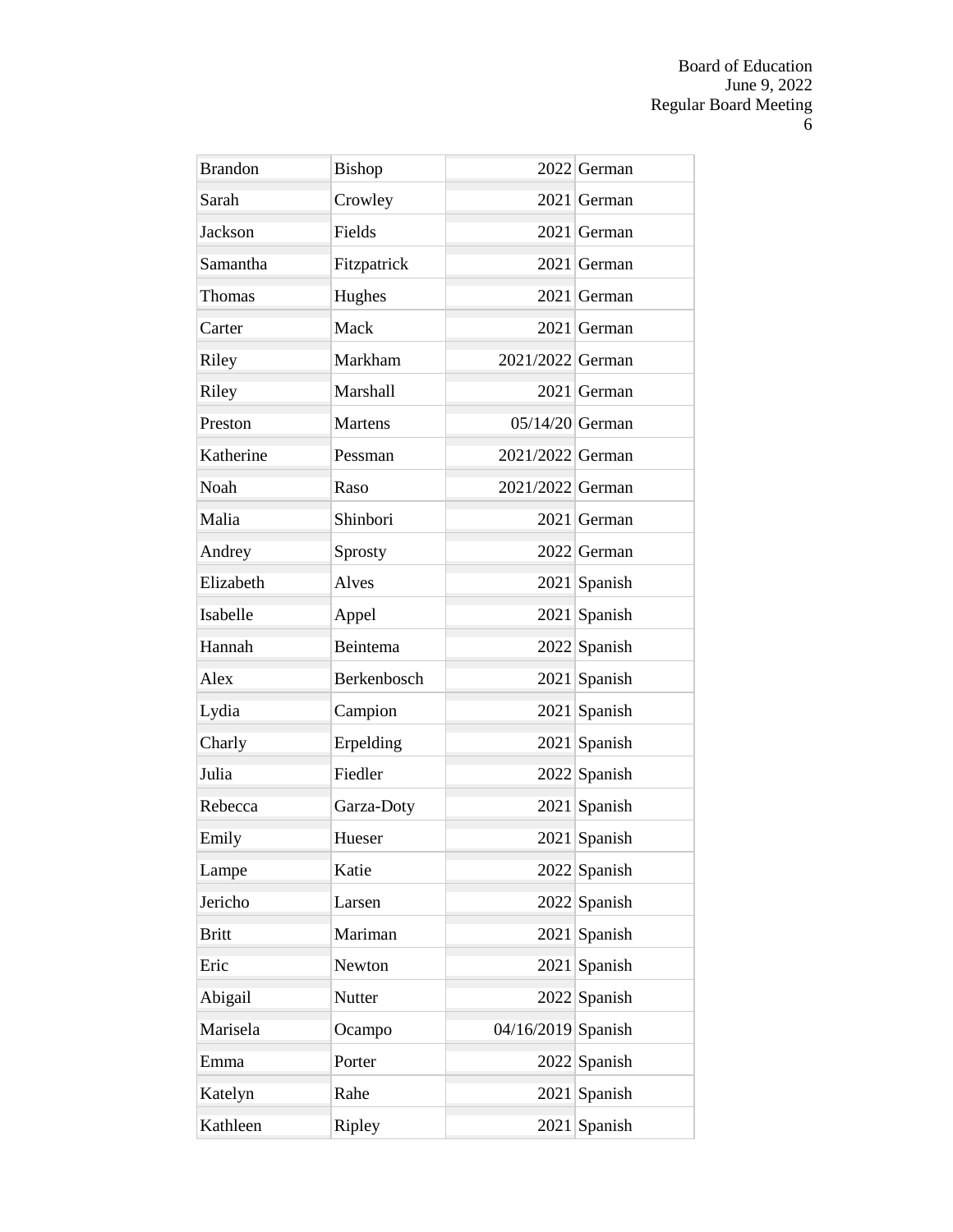| Clarisse        | Roscio        |                    | $2021$ Spanish |
|-----------------|---------------|--------------------|----------------|
| Anna            | <b>Scholl</b> | $04/29/20$ Spanish |                |
| Kiara           | Silva Trenkle |                    | $2022$ Spanish |
| Macy            | Stevenson     | $04/27/20$ Spanish |                |
| Caden           | Temple        |                    | 2021 Spanish   |
| <b>Nicholas</b> | Theuerkauf    |                    | $2021$ Spanish |
| Maycen          | Zimmerman     |                    | $2021$ Spanish |

5.07 Open Enrollment Requests (Info Only)

The following students have been approved for open enrollment. Into Bettendorf for 22/23

- 3 Pleasant Valley
- 5 Davenport
- Out of Bettendorf for 22/23
- 1 Iowa Connections Academy
- 2 Iowa Virtual Academy
- 3 Pleasant Valley
- 2 Davenport
- Open Enrollment Request
- 5.08 Denial of Open Enrollment Requests. Into Bettendorf Dewitt - 1 North Scott - 1 Davenport - 20 Out of Bettendorf 1 - North Scott
- 6. Informational/Actions.
	- 6.01 **Approval of Bettendorf High School Cooling Tower Replacement.** Sealed bids will be received on June 12 at 10:00 am. The bidding is for manufacturers for the cooling tower. The plan is to install it in the fall after the cooling season is over.

Motion by Director Lynch, seconded by Director Smithson, to approve the scope of work and proposed budget of \$100,000 for the Bettendorf High School Cooling Tower Replacement.

Ayes: 6 Directors Champion, Doerder, Eastman, Lynch, Smithson, Castro Nays: 0 Absent: 1 Director Pyevich Motion carried 6-0-1

6.02 **Health Curriculum Update.** Chris Like shared a presentation on the Health Curriculum 6-12 adoption plan for 2022-2023. He said there is a need to take a look at our curriculum every now and then and refine what we are doing. They formed a committee and did some research. They did a pilot last spring at the high school and it went really well. They are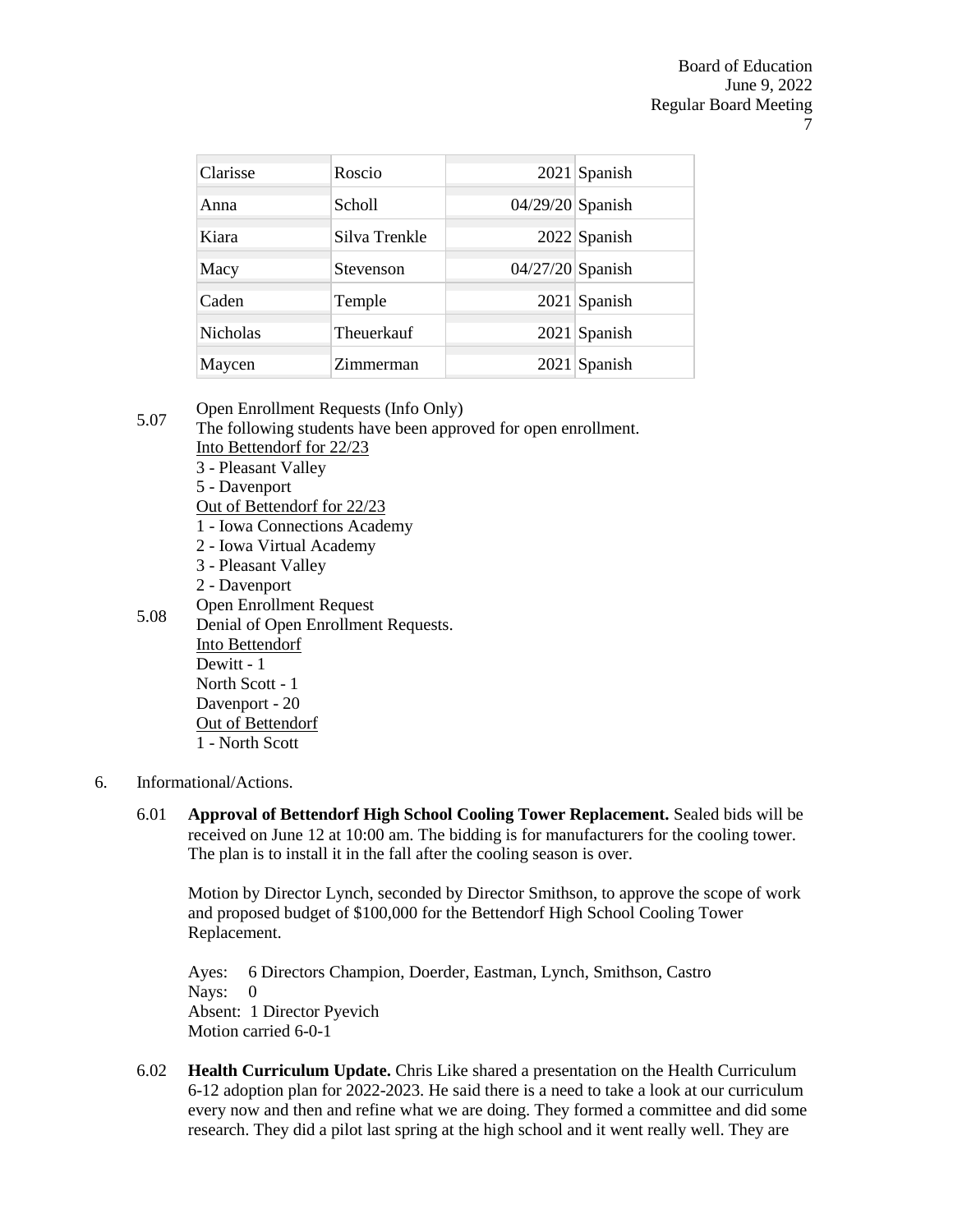looking at a six-year implementation.

6.03 **FY23 School Fees and Meal Prices.** There is an increase in the convenience fees for the first time since Brie has been with the district. She was waiting to increase it until there was a less expensive option available. eChecks are only \$0.35 to process. The credit card fee is being raised to \$2.50, which does not cover how much the district gets charged. The district gets charged 3.5% for each transaction.

It has been about twenty years since transportation fees have been adjusted. The district is not covering our costs so they are trying to have a stage increase so it is easier for our families.

The recommendation is to increase meal prices \$0.05 for elementary and \$0.10 for secondary. The price increases are in line with neighboring districts.

Dr. Morse thanked Maile for stepping into the role of Nutrition Services and for her leadership. She said she has brought a new vision to that department. She is right there on the line with her staff serving and preparing food and cleaning tables. Dr. Morse said she has a lot of great ideas for next year.

Motion by Director Champion, seconded by Director Smithson, to approve the 2022-2023 school fees and meal prices as presented.

Ayes: 6 Directors Doerder, Eastman, Lynch, Smithson, Castro, Champion Nays: 0 Absent: 1 Director Pyevich Motion carried 6-0-1

6.04 **First and Final Read of Policies.** Policy 708: Care, Maintenance and Disposal of School District Records has been updated to reflect IASB policy language. An additional reference for records retention came from the annual update that Ahlers law firm publishes.

Motion by Director Lynch, seconded by Director Smithson, to approve the policy listed above as presented.

Ayes: 6 Directors Lynch, Smithson, Castro, Champion, Doerder, Eastman Nays: 0 Absent: 1 Director Pyevich Motion carried 6-0-1

- 7. Future Events and Informational Items.
	- $\bullet$  June 23, 2022, BOE meeting, 6:00 pm
- 8. Exempt Session Negotiations.
	- 8.01 Motion to Enter into Exempt Session.

Motion by Director Lynch, seconded by Director Smithson, to enter into exempt session,